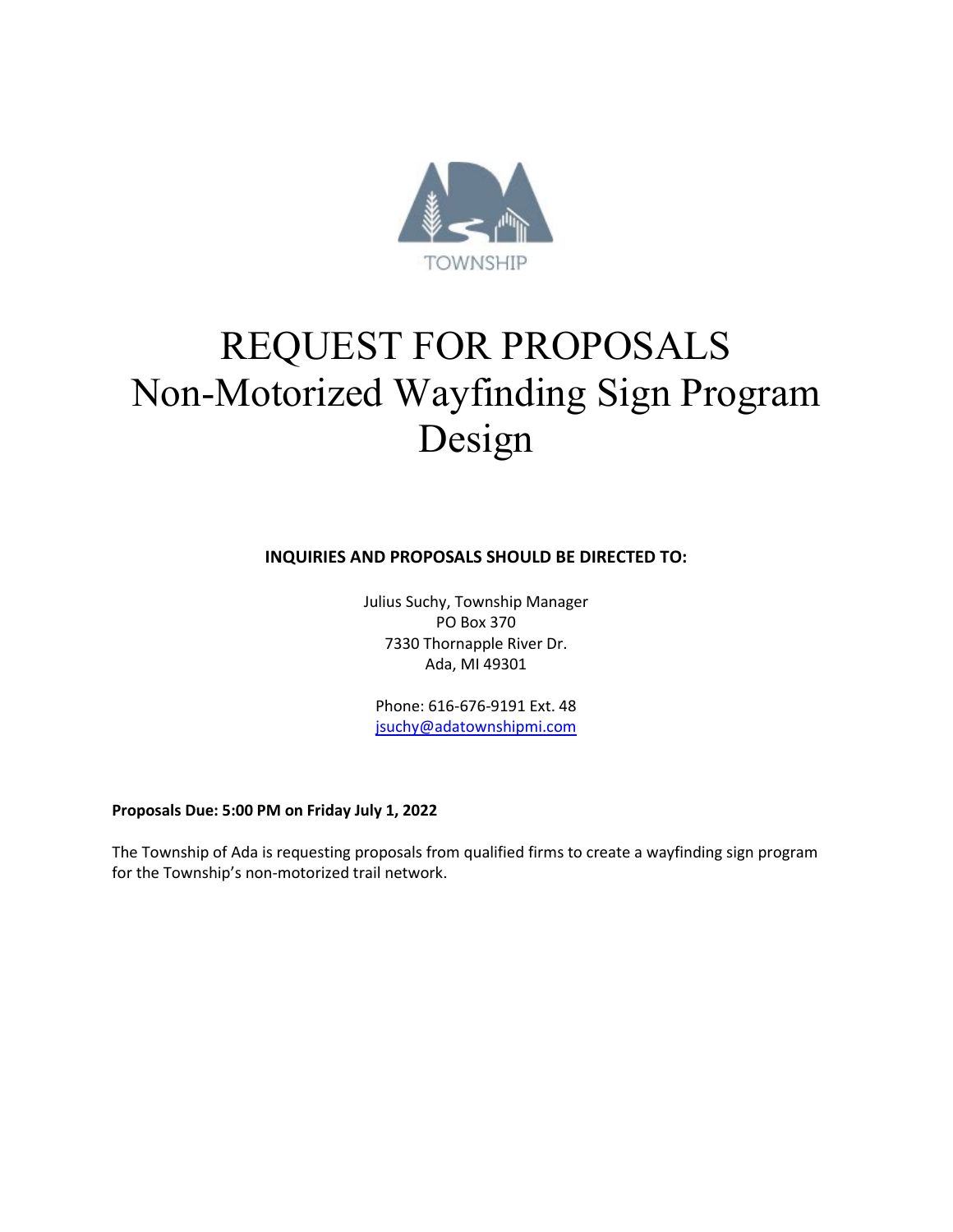#### **I. GENERAL INFORMATION**

Ada Township is requesting proposals from qualified persons or firms with the appropriate expertise to develop a wayfinding signage plan and to prepare detailed designs for wayfinding signs. This project will create a system of signs that provide navigational assistance to bicyclists and pedestrians about desirable destinations. This plan will establish cohesive design standards for wayfinding and locational signage reflective of the Township's identity.

The Township's wayfinding program should provide consistent and attractive information to assist the non-motorized traveling public to navigate efficiently to key destinations within the area. To achieve this, the plan should:

- 1. Connect Places Facilitate travel between destinations and provide guidance to new destinations.
- 2. Keep Information Simple Present information simply, using clear fonts and simple designs, so that it can be understood quickly.
- 3. Maintain Motion Be legible and visible for people moving so that they can read the signage without stopping.

### **Instructions on Submission**

Proposals may be mailed or hand delivered to Ada Township. Proposals must be submitted no later than **5:00 PM** on **Friday July 1, 2022** to:

> Julius Suchy, Township Manager PO Box 370 7330 Thornapple River Dr. Ada, MI 49301

Phone: 616-676-9191 Ext. 48 [jsuchy@adatownshipmi.com](mailto:jsuchy@adatownshipmi.com)

It is important that the proposal be submitted in a sealed envelope clearly marked with the following information: **Proposal for Wayfinding Design Services**

Failure to do so may result in premature disclosure of your qualifications. It is the responsibility of the bidder to ensure that the response is received by Ada Township by the date and time specified above. Late proposals may not be considered.

## *Ada Township reserves the right to reject any and all proposals received in response to this RFP and/or negotiate terms with firms who submit proposals.*

All costs incurred in the preparation of a proposal responding to this RFP will be the responsibility of the bidder and will not be reimbursed by Ada Township.

### **II. DESCRIPTION OF THE TOWNSHIP NON-MOTORIZED NETWORK**

The Township has approximately 15+ miles of non-motorized trails connecting various parks, neighborhoods and amenities to downtown Ada. The network is mostly located in the public right-ofway but includes areas that traverse easements as well as through public parks and Township property.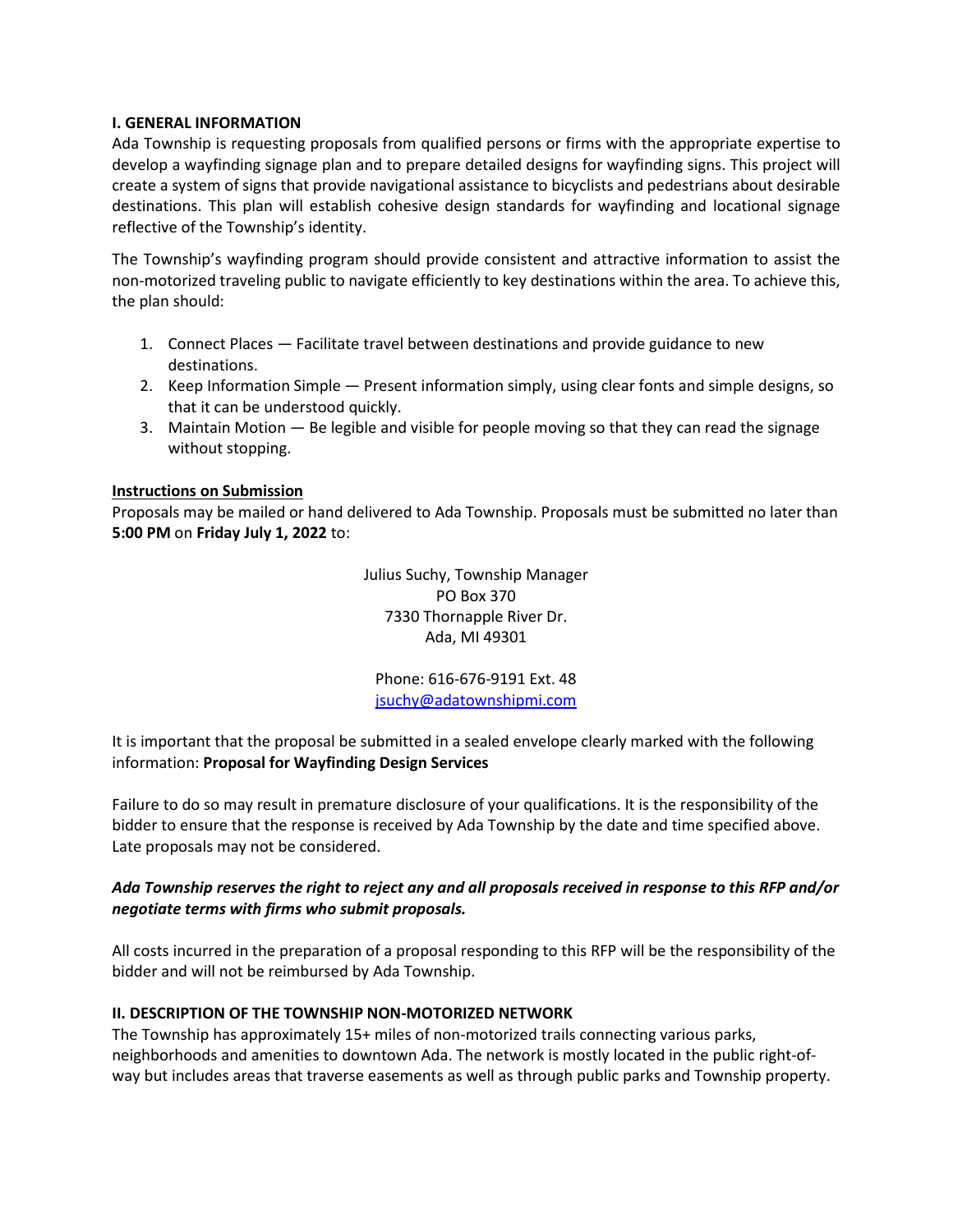### **III. SCOPE OF SERVICES**

The following items are expected at the completion of this project.

- 1. Identify and recommend a list of wayfinding destinations that include but may not be limited to landmarks, transportation routes, public parking areas, amenities, popular destinations, municipal and public spaces.
- 2. Development of recommended route plan for primary access to all major destinations to determine optimal placement of signs.
- 3. Identification of the types of signage that will best serve the Township's needs.
- 4. Prepare a cost estimate for material types, reflectivity, fabrication, installation, and maintenance of the system including the number of various sign types and locations.
- 5. Development of criteria for destination inclusion and signage grouping and hierarchy
- 6. Design all signage to be readily visible and informative, while tasteful and restrained.
- 7. Design the Wayfinding Signage Program with product longevity and ease of maintenance in mind.
- 8. Identify areas that may have barriers, in either installation or some other condition;
- 9. Work with Kent County Road Commission and MDOT to allow for the successful use of rights-ofway for the new signage.

The following deliverables are expected:

- A Wayfinding Signage Plan that contains recommendations, proposed sign locations with specific destinations, and detailed fabrication drawings developed. It shall also include a palette of colors, design strategy, suggested material options, and installation details. Cost Estimate for implementation of the program including production and installation should be included.
- 20 full color copies of the plan as well as electronic submittal of the document.

## **IV. CONTENTS.** *Proposals that fail to provide all information requested may be rejected at the sole discretion of Ada Township.*

The bidder, in its proposal, shall, as a minimum, include the following;

- A. Overview of Firm
	- Describe the organization and size of the firm
	- Company history
	- A short narrative of the vendor's unique approach to these projects
- B. Qualifications of the Firm
	- A description of the experience of persons who will be principally working on this project.
	- A description of the firm's relevant experience and capabilities, with description and images of comparable projects.
- C. Approach to the Scope of Work
	- Submit a clear description of how the consultant will complete the scope of services, including project milestones, meetings, and deliverables.